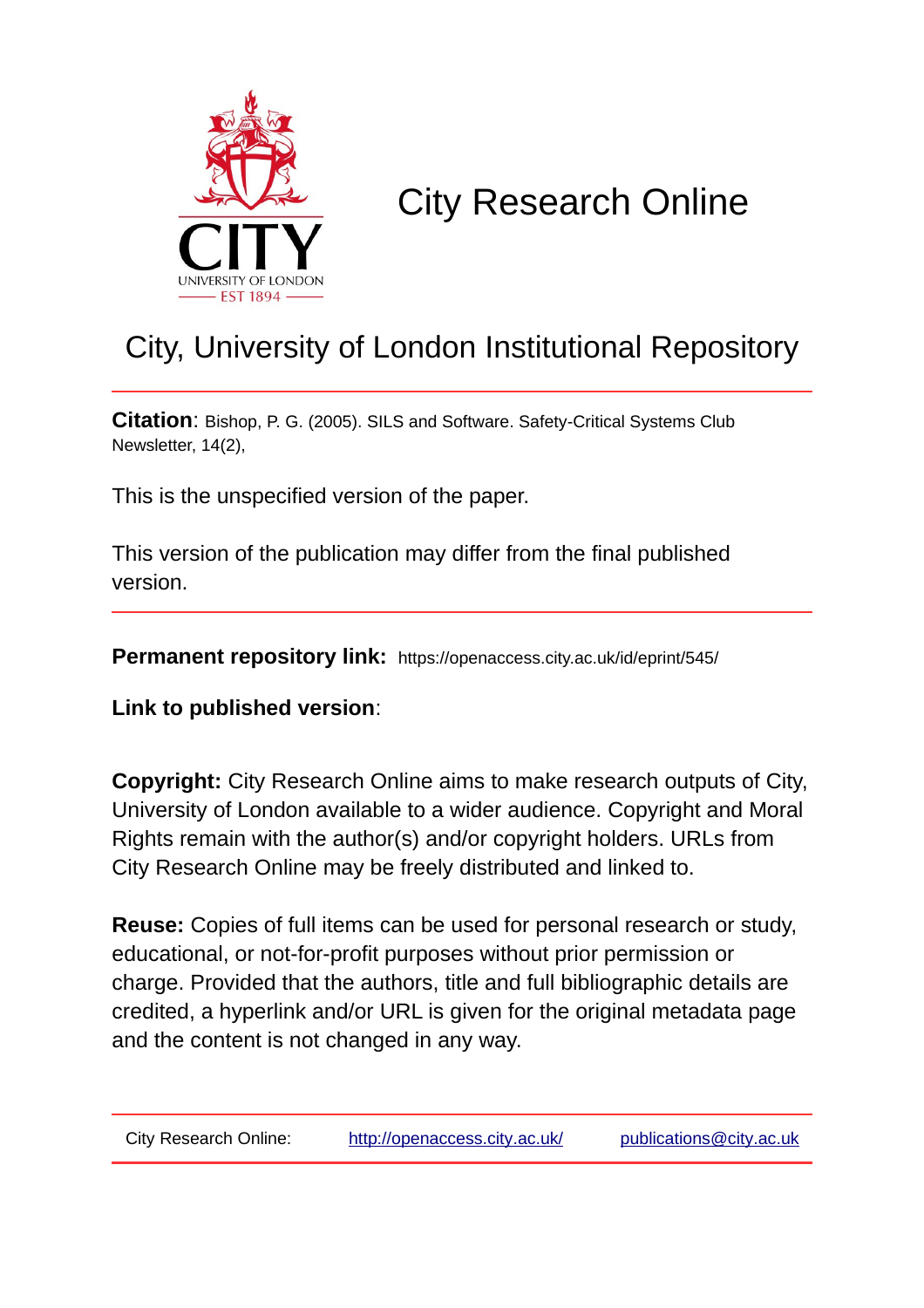# **SILs and Software**

PG Bishop Adelard and Centre for Software Reliability, City University

### **Introduction**

The SIL (safety integrity level) concept was introduced in the HSE (Health and Safety Executive) PES (programmable electronic system) guidelines and subsequently extended in the development of IEC 61508. This article sets out our diagnosis of some of the issues associated with the SIL concept and provides some ideas for the improvement of IEC 61508.

# **The SIL concept**

The HSE originally introduced the concept of a "level of safety integrity" in its programmable electronic systems (PES) guidelines to deal with the fact that programmable systems are likely to contain systematic design faults (primarily software defects). It was thought that systematic failures (especially those in software) could not be treated probabilistically, and safety integrity level was used as an alternative. In IEC6 1508 the SIL concept was extended to a set of levels, ranging from SIL0 to SIL4. Even at that stage, the SIL had two distinct roles:

- to denote the required behaviour of the overall safety function (i.e. avoidance of failures due the systematic faults)
- as a label to denote an appropriate set of software development methods

The SIL subsequently found its way into IEC 61508, where the meaning was extended to encompass *dangerous failure rate* targets for the safety function (e.g. SIL1 has a dangerous failure rate band of 10<sup>-1</sup> to 10<sup>-2</sup> per year). While this is a top-level target for the whole system, there is an implication that the failure rate of the software should not exceed this target either. IEC 61508 also specifies sets of "highly recommended" and "recommended" techniques that can be applied for a given SIL. By implication these techniques should be able to deliver software failure rates that satisfy the dangerous failure rate targets for the SIL.

#### **Problems with SIL**

Two problems with the current approach to SIL allocation and software are:

1) The SIL is actually associated with a *safety function*, i.e. some plant-related risk reduction measure like an emergency trip. The mapping from the SIL assignment to requirements for the subsystems and associated software does not explicitly recognise the contribution of the system *architecture.* For example, there is no credit for implementing diverse trip subsystems—the software in both subsystems still has to meet the requirements associated with the top-level SIL "label". Similarly, no account is taken of the fact that some software components are less critical to safety than others.

2) There is no technical basis for the linkage between recommended software techniques and target software failure rate implied by the SIL. Any linkage can at best be shown on average, and it is not certain that a specific development process will achieve a given dangerous failure rate. This leads to an abuse of the standard where compliance with SIL-mandated techniques is deemed sufficient to claim the dangerous failure rate is in the stated SIL band.

# **Unpicking the SIL concept**

I think problems with SIL are due to a confusion between different levels of abstraction, namely:

- Safety function
- Safety equipment
- Safety software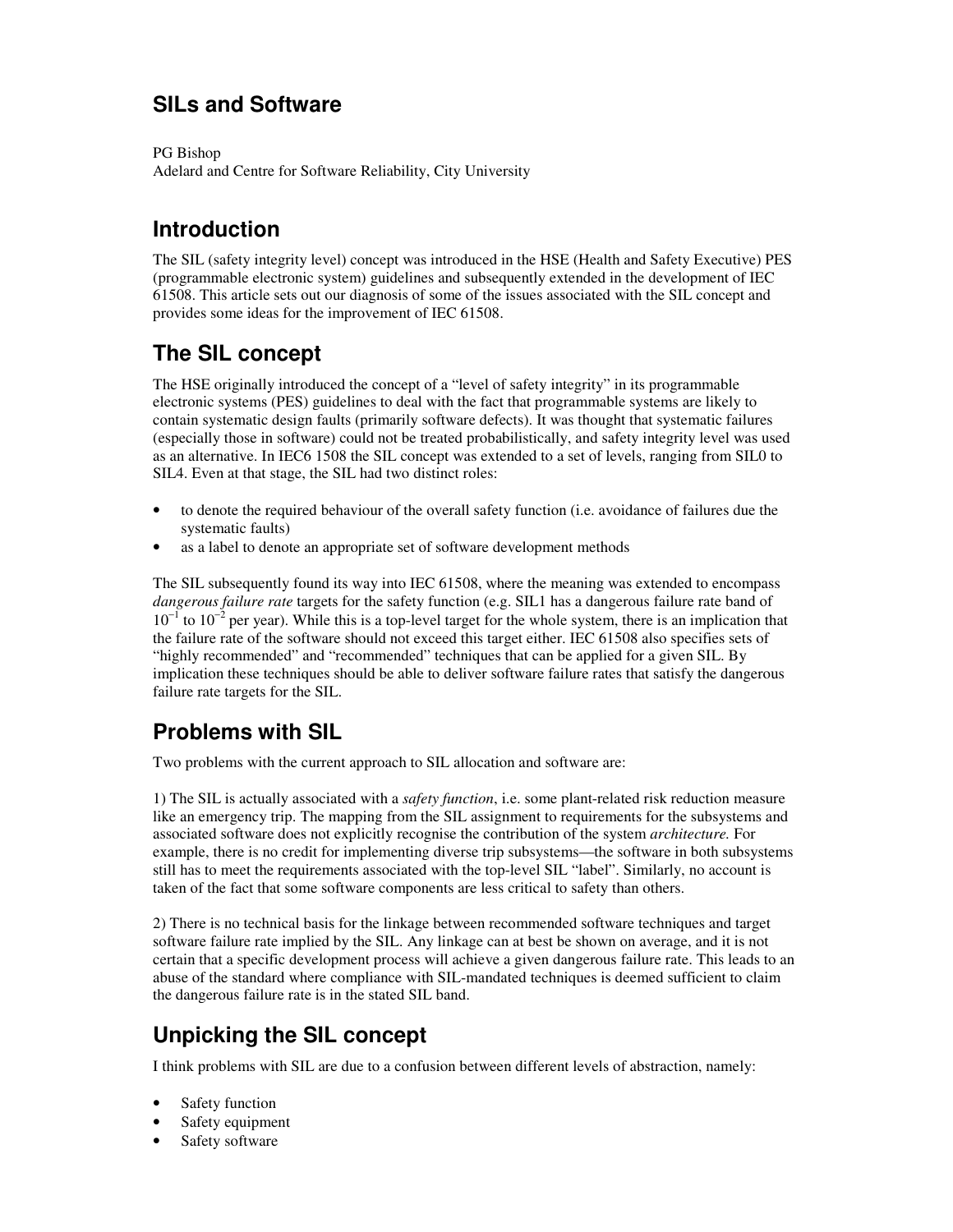At the safety function level it is meaningful to talk a safety-related *service*. Depending on the service type, the safety requirement is expressed in terms of failures per demand (e.g. due to a plant excursion) or in terms of failures per hour (e.g. for continuous plant control).

A safety function is implemented by *equipment subsystems* and a *support infrastructure* to operate, maintain and proof-test the equipment. Changes to the infrastructure (e.g. the proof-test interval) can alter the safety function *service*, i.e. reducing the proof test interval will reduce the probability of failure per demand (due to random hardware failures and software crashes).

At the software level, we have *software faults* that can cause a dangerous equipment failure, e.g.:

- unsafe handling of equipment hardware failure (which could occur at any time)
- software lockups and crashes (which could also occur at any time)
- unsafe response to a given input sequence (e.g. a demand, or a required control action)

Depending on the context, activation of a fault will have an instant effect on the service or a delayed effect (e.g. failure to operate at the next demand). The software failures depend on the specific *operational profile* seen by the software (this can include hardware failure events handled by software, and input data from the plant).

#### **Linking faults to failures**

Is there a justifiable way of linking dangerous software faults to dangerous equipment failures? To some extent there is. There is a theory [1, 2] that shows that, under the following conditions:

- a test interval T using an unchanging *operational profile*
- N faults in the software
- a fault is fixed once *d* failures have occurred

the failure rate  $\lambda$  after time T is bounded by:

 $λ ≤ Nd / eT$ 

where *e* is the exponential constant (2.718...). Normally  $d=1$  during system development, but usually *d* >> 1 during subsequent operation. Note that this theory gives a *worst case* bound (for a given operational profile), but there are empirical arguments that the *best case* failure rate could be no more than an order of magnitude better than the bound.

Clearly the dangerous failure rate of software must be less than its SIL target. So we need to show:

Nd / eT  $\leq \lambda$ <sub>SIL</sub>

where  $\lambda_{\text{SIL}}$  is the maximum dangerous failure rate permitted in the SIL band. Given that testing of the final operational system is limited e.g. T is no more than  $10^4$  hours and faults are always fixed  $(d=1)$ , we have the following requirements for *dangerous faults* in the software:

$$
N_{\text{danger}} \leq e \; \lambda_{\text{SIL}} \; T
$$

In some cases, this calculation will yield a target value of  $N_{\text{danger}}$  that is less than unity, but the theory still applies [2]. Such "fractional faults" can be related to the probability of software "perfection", i.e.:

 $P_{no\text{ danger}} = (1 - N_{\text{danger}})$ 

The implications of this theory for requirements on residual faults are shown in the table below.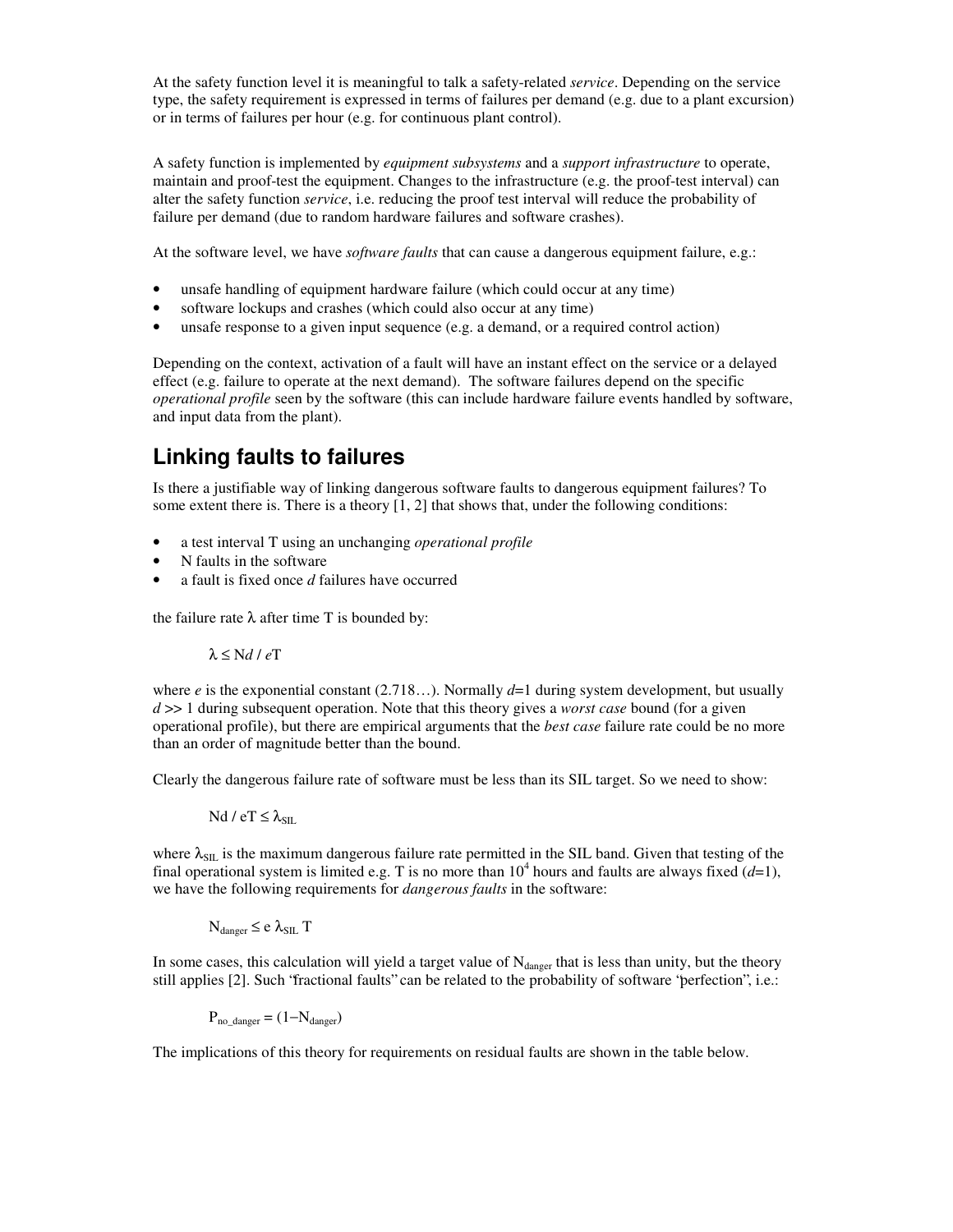| SIL | Max              |        | no danger |
|-----|------------------|--------|-----------|
|     | $10^{-5}$<br>/hr | 0.2718 | 0.7282    |
|     | $10^{-6}$<br>/hr | 0.0272 | 0.9733    |
|     | $10^{-}$<br>/hr  | 0.0027 | 0.9973    |
|     | $10^{-8}$<br>/hr | 0.0003 | 0.9997    |

**Table 1. Residual dangerous faults vs. SIL failure targets (\* assuming T=10<sup>4</sup> hours)**

So it can be seen that for SIL1, in this simplified example, there should be a better than 50:50 chance that there are no dangerous faults in the software. For higher SILs the requirements for perfection are even more stringent.

If we accept this fault-to-failure model, we could (in the most extreme case) replace the SIL "software label" for recommended development methods by targets for the *number of dangerous software faults*. The developer would then have to provide evidence that the chosen software processes can achieve this target. This is, admittedly, a novel interpretation of the SIL "software label" but it might be closer to the original intent (i.e. the avoidance of dangerous systematic faults). Note that a low dangerous software fault target does not preclude the existence of a larger number of non-critical faults that do not affect safety.

#### **Implications**

If we accept the theory described above, we could view all the IEC 61508 recommended software techniques for a given SIL (like module testing, programming standards, static analysis, formal proof) as a means for achieve the required number of dangerous faults,  $N_{\text{danger}}$  (or equivalently, achieving the required probability of perfection,  $P_{no\_danger}$ ). In addition, in system architectures that use diverse subsystems to mask failure, we could use the same targets for *common* dangerous faults, which enable some relaxation of the dangerous fault targets for the individual subsystems.

A further implication of our fault-to-failure model is that, to increase the SIL compliance of the software by one level, additional techniques have to be used that can decrease the residual dangerous software fault density by a factor of 10. So to move from SIL1 to SIL4, the residual fault density has to decrease by three orders of magnitude. This is clearly a tough target to achieve and, to some degree, this justifies the increases in rigour demanded in the standard (although it is not easy to determine how much reduction is likely to be achieved in practice).

The new definition also highlights another problem with the current SIL-related technique recommendations—the number of faults tends to scale linearly with size. For example, experience with good commercial practice shows that it is possible to achieve 3 faults per kilo-line of code. So using the *same* development process and techniques might yield 3 faults in a 1000 line program or 3000 faults in a million line program. So the idea that a given set of techniques must, by definition, achieve a given dangerous failure rate is extremely suspect.

# **Do these ideas work in practice?**

So far we have only discussed the theory, but will it be useful in practice? To demonstrate the approach in practice, we have taken have some actual (anonymised) data relating to a SIL1 compliant process for a safety-related system. Experience with other SIL1 developments indicates that the data are fairly typical. The application development data is summarised below.

| Program size       | 200 Kloc (new application code) |
|--------------------|---------------------------------|
| Fault density      | 4 faults/kloc (prior to $V&V$ ) |
| Faults found       | 800                             |
| Dangerous faults   | 25                              |
| Fraction dangerous | 3%                              |

Using fault discovery trends, we estimated that the following number of faults remained at release to operational testing:

Total residual faults: 20 … 40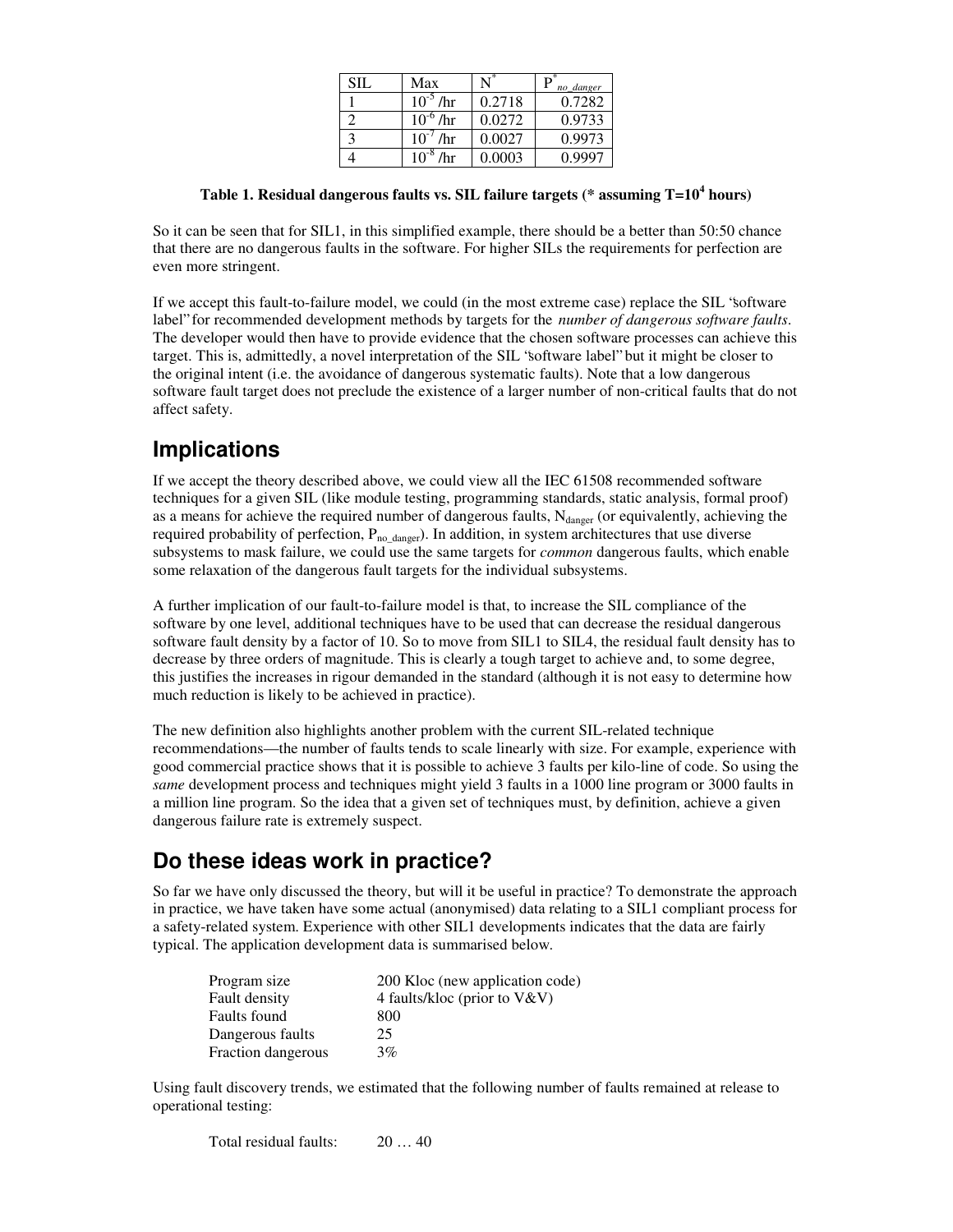Dangerous faults: 1 ... 2

The ranges reflect the uncertainty in the fault estimates. The dangerous faults were estimated from the percentage observed in earlier development. Based on final testing period of 1060 hours and the residual fault estimates, we used the worst case bound formula to derive the operational failure rate bounds:

| MTTF (all failures): | $72144$ hours    |
|----------------------|------------------|
| MTTF (dangerous):    | $14402880$ hours |

It can be seen that the predicted MTTF is actually a lot worse than the SIL 1 band of  $10^5$  to  $10^6$  hours between dangerous failures, but this was sufficient to meet the actual system safety requirements as there is a lot of external mitigation of dangerous failures.

Subsequently, the equipment operated without dangerous failure for 3000 hours with the following results:

| Residual faults found:  |                   |                        |
|-------------------------|-------------------|------------------------|
| Dangerous faults found: |                   |                        |
| MTTF (all faults):      | $\sim$ 430 hours  |                        |
| MTTF (dangerous)        | $\geq 3000$ hours | $(at 63\% confidence)$ |

So the worst case bound predictions do appear to be conservative provided the residual faults (and especially dangerous faults) can be correctly estimated. If we (quite unjustifiably) assume that dangerous failures are 3% of the total (like dangerous faults), the dangerous MTTF could be as high as 14000 hours (but this is still in the SIL0 band).

From the foregoing example it is clear that even a SIL1 dangerous failure rate target is quite hard to achieve. But the failure rate target is easier to achieve if the application is smaller. For example, with the same process but only 10 kilolines of code, we might expect around 40 development faults (with around one fault being dangerous), and a proportionately smaller number of post release faults (e.g.  $N_{\text{danger}} \sim 0.05$ ). This would be sufficient to meet the SIL1 target (see Table 1).

In addition, it is apparent that the current SIL bands fail to cover quite legitimate safety-related systems with dangerous failure rates targets in the  $10^{-3}$ ...10<sup>-5</sup> per hour band. Perhaps the bands need to be adjusted or extended to accommodate "low end" safety applications.

We can also see that, for this application at least, not all faults lead to dangerous failure. This suggests that designing to limit the dangerous consequences of software faults could be a valuable alternative to reducing the total number of faults.

#### **Concluding remarks**

I hope the rather provocative suggestions made here will stimulate a debate on the IEC 61508 approach to software. The main points that I would like addressed are:

- A clear distinction between SIL as used at the safety function level and SIL as a "method index" at the software level. Ideally there should be a separate term for the integrity of components that implement the service, e.g. SSIL—Software Safety Integrity Level.
- A better definition of what a SIL "software index" (or SSIL) means, we would advocate a definition based on the number or probability of dangerous systematic *faults* remaining in the software. This definition is certainly more meaningful in a development context.
- IEC 61508 should take account of architectural diversity, i.e. it should allow claims on *common* dangerous faults as well as claims for dangerous faults in a given piece of software. This could permit less stringent development methods to be used in diverse subsystems.
- A better rationale should be given for the choice of techniques for a given SIL, in particular it should be related to claims on the expected *fault density* achieved by the development and verification techniques in the process.
- It is also important to recognise that "size matters", i.e. with the same techniques it is easier to achieve a particular dangerous fault target for a smaller piece of software.